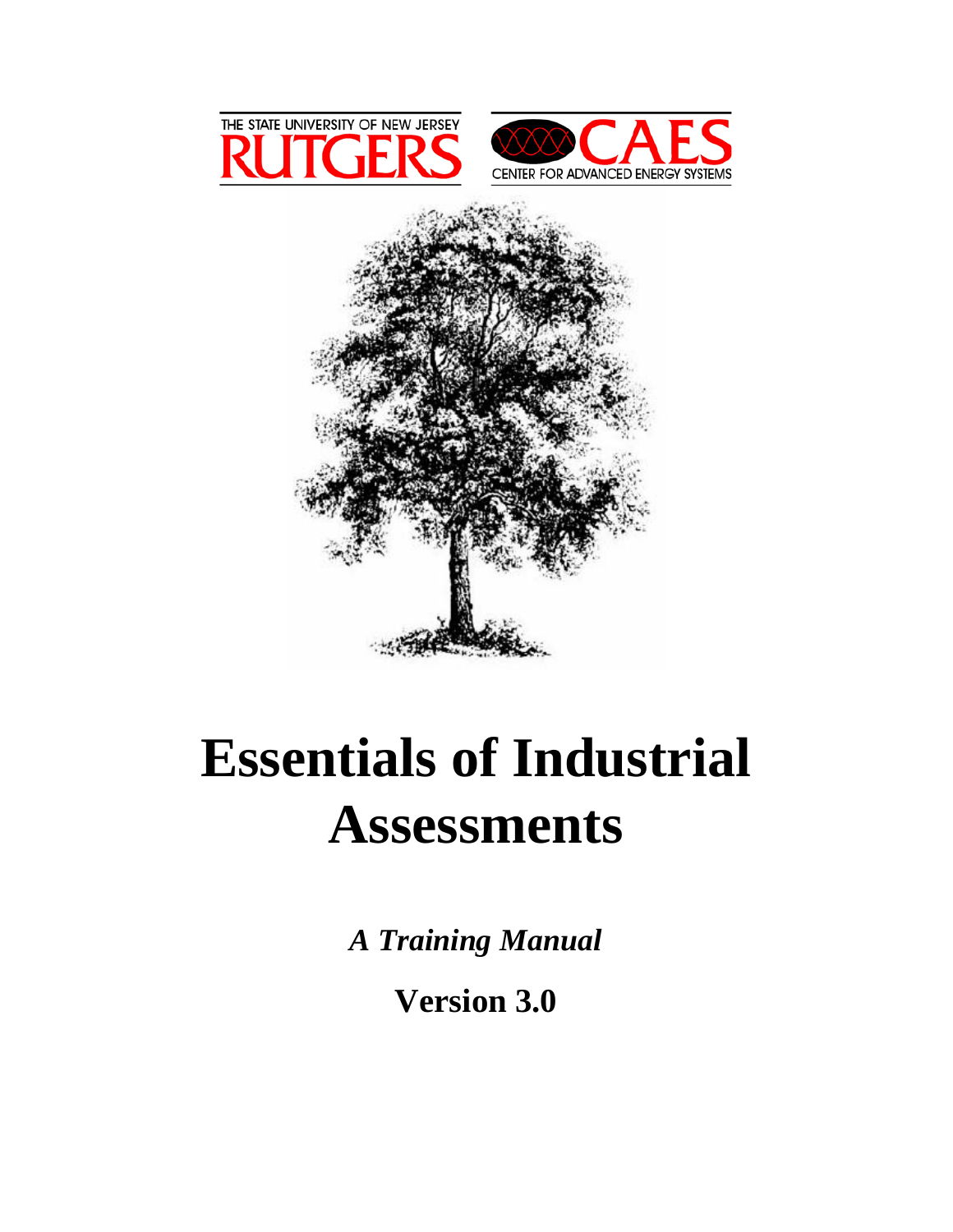**Sponsored by:** 



## **Produced by: Dr. Michael R. Muller – Director Michael Simek; Jennifer Mak; Bojan Mitrovic Center for Advanced Energy Systems Formerly: The Office of Industrial Productivity and Energy Assessment Original Version: December 1995; Updated Version: September 2001 Version 3.0, September, 2015**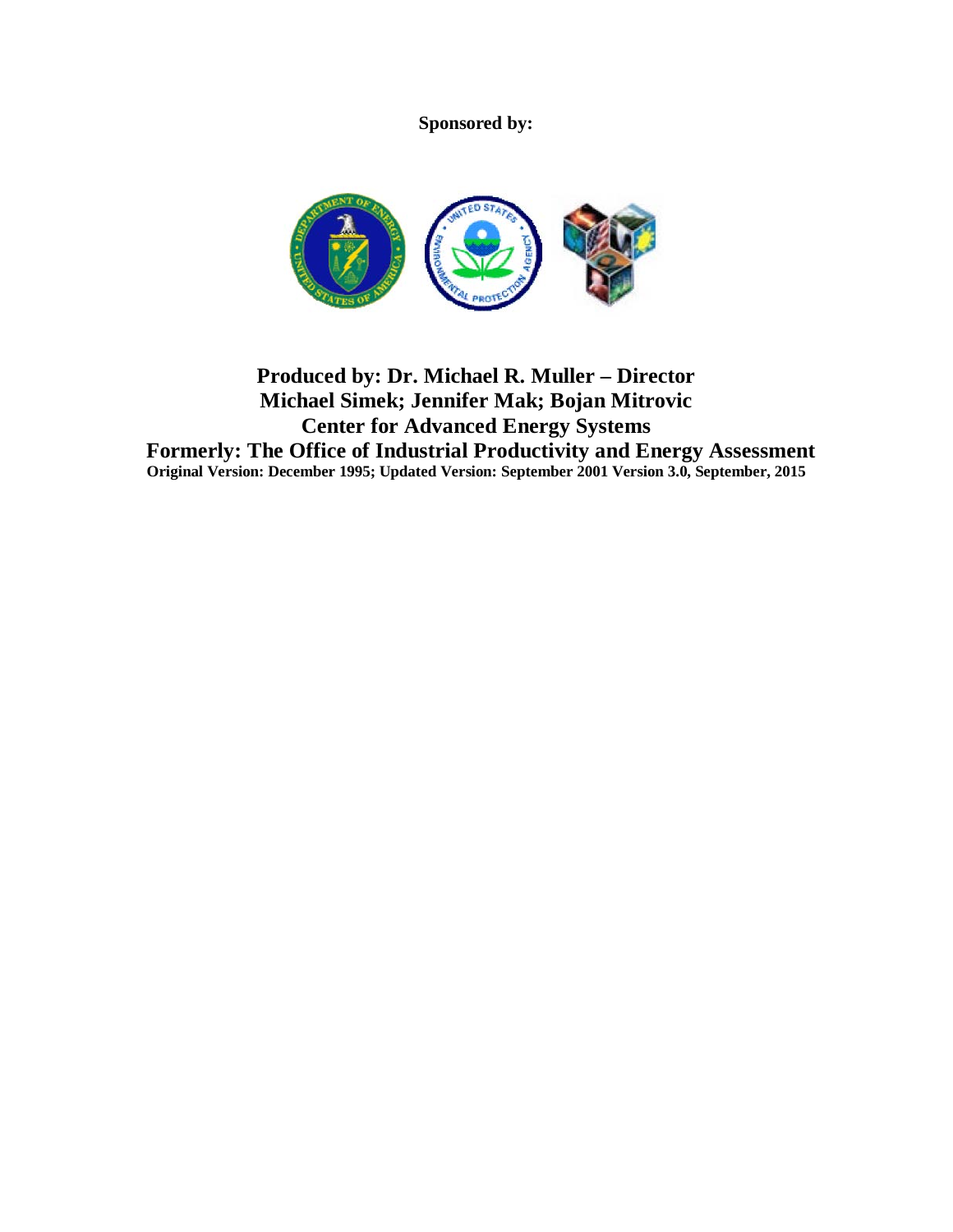## **Preface to the First Edition**

The assessment of energy consumption practices and conservation opportunities for industrial clients has always been tied to the cost of energy resources. Beginning with the oil embargo in the seventies, interest in efficient running of industrial operations has risen with manufacturing cost to the point where the current study of resource use has broadened into the waste minimization / pollution prevention and productivity arenas. The old energy audit allowed directly focused insight into energy applications while the new industrial assessment includes all industrial methodologies at the local manufacturing plant. The energy auditor now finds skills sharpened for the energy side of the business inadequate for the entire process although intuitive observations from energy auditors, which have led to excursions into industrial assessment recommendations in the past, make the transition from energy auditing to industrial assessing a logical and natural one. Precisely that which previously made the energy audit worth the initial investment by the manufacturing concern now makes the full industrial assessment attractive.

But what exactly makes the industrial assessment pay for the client? Analysis of the assessment client's satisfaction indicates several reasons. First, fresh "eyes" and insights into operations commonplace to management commonly bring questionable but normal practice into question. Assessors bring a high degree of sophistication into the manufacturing plant, recommendations are based on firm engineering background after questioning the client as to needs and concerns and precise measurement of existing conditions. Implementation costs are economically analyzed against savings for complete impact projections then explained to management in plain, common language. Finally, the industrial assessor takes pride in the work bringing strong desire to see the plant implement and adopt concepts and ideas presented in the assessment report.

*Essentials of Industrial Assessments: A Training Manual*, grew from the desires of the United States Department of Energy's Office of Industrial Technology and the United States Environmental Protection Agency's Risk Reduction Engineering Laboratory to consolidate into a single tome information about industrial assessments presently located in the public domain. This information derived principally from industrial energy conservation and waste minimization / pollution prevention training courses and information agencies sponsored by the Federal Government and to a lesser extent State sponsored research and training material.

This single sourcing of scattered instructions allowed for collapse of many differing ideas of what exactly an industrial assessment may cover. Meshing thought processes and works from multiple backgrounds and disciplines proved to be monumental in its complexities. This first edition therefore represents the "first pass" at the task. Gathering public domain material, arranging the work in a coherent fashion, and indexing the final document took the better part of a year. This investment of time and effort has yielded a compiled product representative of a firm foundation in industrial assessment.

*Essentials of Industrial Assessments: A Training Manual* leads the professional though the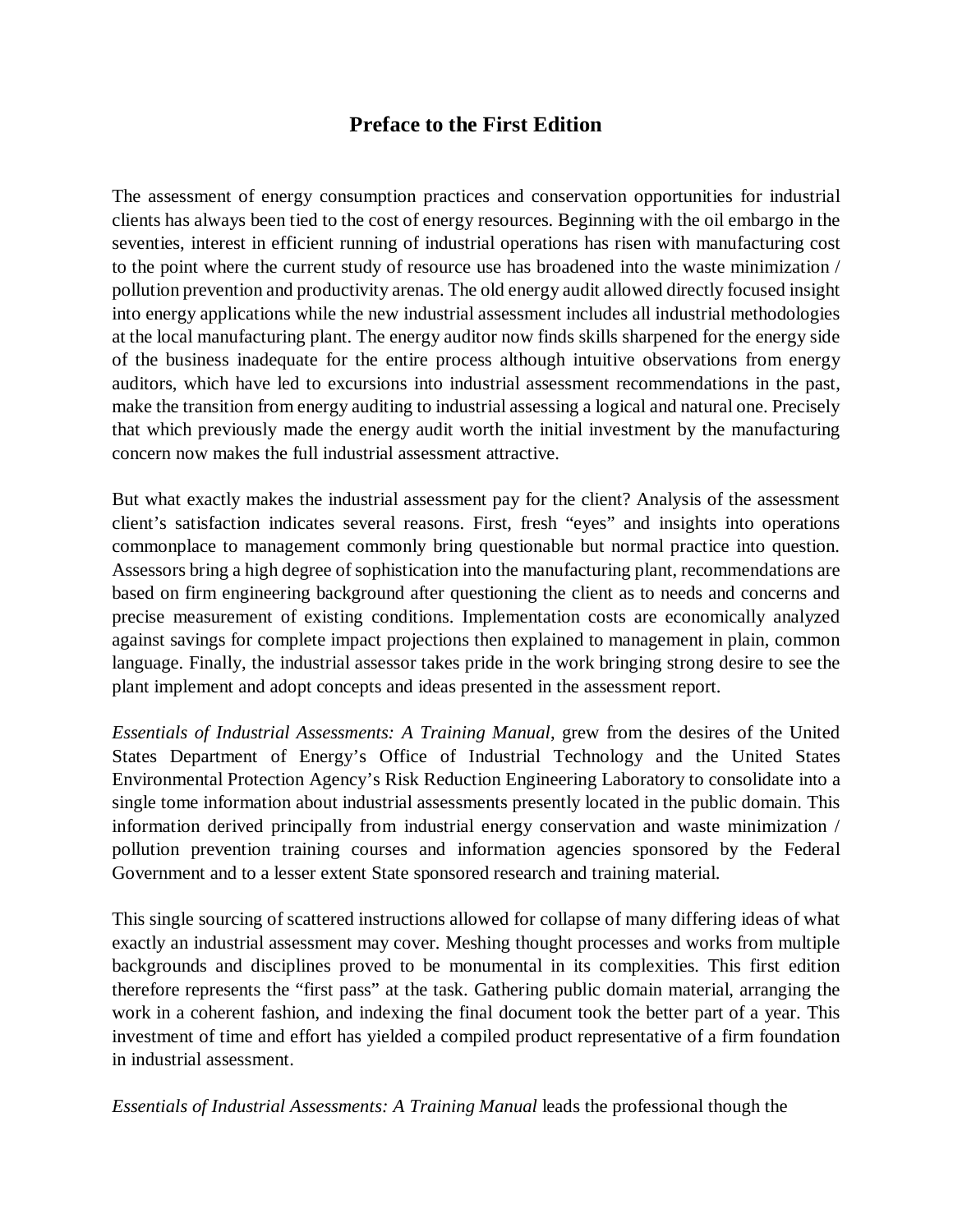assessment proves form client selection and assessment methodology to client reporting. In between, there ensues an explanation of energy form definitions to production then transportation, consumption by systems and finally conservation recommendations. Analysis of waste follows with the study of material waste types, generation, and reduction practices along with pollution prevention background. Preparation of the industrial assessor would be incomplete if not sprinkled liberally with the requisite tools and while energy measurement devices do not transmit well over the internet, what does are numerous examples of time-tested recommendations and the insight of years of experience.

*Essentials of Industrial Assessments: A Training Manual* portends to be different from other, similar works in a few ways: energy and waste assessments combined into the industrial assessment, indexing of the manual for easy reference, but most of all its changeability and availability. As the Internet and World Wide Web have flourished in recent years, so has the ability to transfer documents from computer to computer, State to State, or even Country to Country almost instantly and at a fraction of the cost of printing and distributing. *Essentials of Industrial Assessments: A Training Manual* will be published for public consumption on World Wide Web at the address **http://oipea-www.rutgers.edu**. Some copies undoubtedly will be printed and mailed though traditional means; however, unless the reader has access to the Internet, the most unique feature of *Essentials of Industrial Assessments: A Training Manual* will be foregone.

To what the World Wide Webmaster will identify as instantaneous access to continuous updating, the "lining document" was born and is alive and well and living in cyberspace. The living document has no singular form, thus living documents are subject to change. Living documents do not sit on the shelf fathering dust, the living document is erased as soon as current usage dictates or the reader )or listener) finishes as electronic documents from the "cyber press" download easily for temporary storage on local computer systems for performance via an audio interpreter for the hearing impaired. When the need arises, the industrial assessor or the other interested party can access the web site and fetch the latest version of the document for a fresh examination. Living documents cannot perish – they only get better with age.

Of final note, this first edition of *Essentials of Industrial Assessments: A Training Manual* will be followed shortly by the second edition. It is gratifying to note that while those responsible for compiling this work realize the need to get the manual into he eager hands of industrial assessors they do not feel comfortable about the readability and up-to-the-minute nature of this 300+ page document. Some chapters are slated for updating while others will be fleshed out with summary thoughts explored and expanded. Industrial assessment technology will be re-examined for state of the art forms the subsequent and future editions. Productivity enhancements loom largely as the next area of concentration for this manual and certainly will merit a full section in the next volume. Future editions will be brought online immediately upon completion of even minor revisions. Industrial assessors can query the experts on any topic relating to resource conservation by sending email to **oipea@camp.rutgers.edu** as the message will be addressed to OIPEA staff and forwarded to the list moderator for attention. We encourage participation in this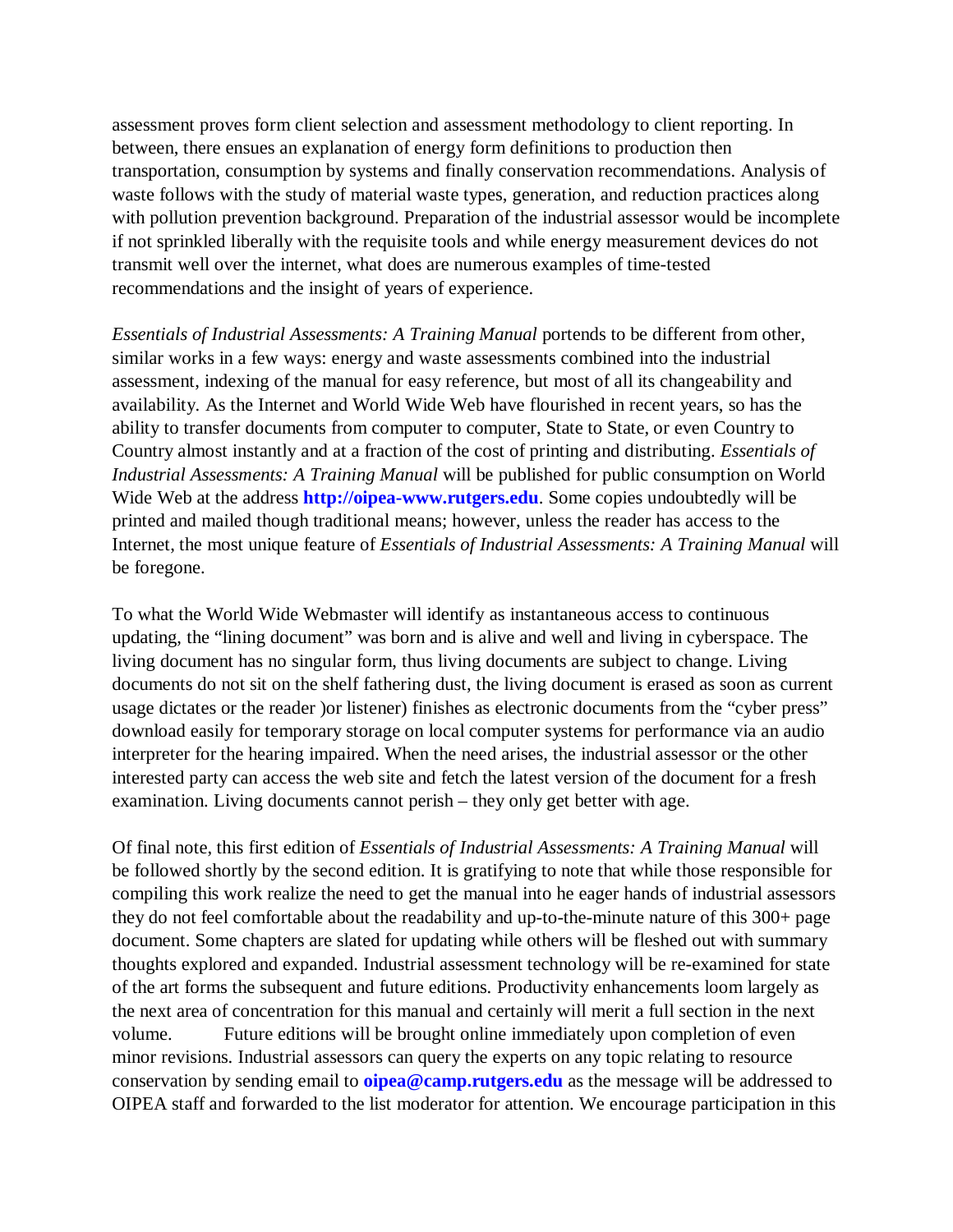open forum.

We at OIPEA gratefully acknowledge our sponsors: The Industrial Assessment Center Program Manager Charles Glaser and Marsha Quinn at DOE's Office of Industrial Technology, and Emma Lou George at EPA's Pollution Research Branch for their support, patience and understanding as we "tried to do it right". We also thank all those who have made this work possible through their contributions to Essentials of Industrial Assessments, particularly Dr. Richard Jendrucko of the University of Tennessee, Dr. Byron Winn of Colorado State University and all the Directors, Assistant Directors and students of the current and previous Industrial Assessment Centers. Finally, Ted Hones, Mark Hopkins, and the others at the Alliance To Save Energy deserve praise for their untiring efforts to promote industrial assessments and the education and support of the frontline industrial assessors.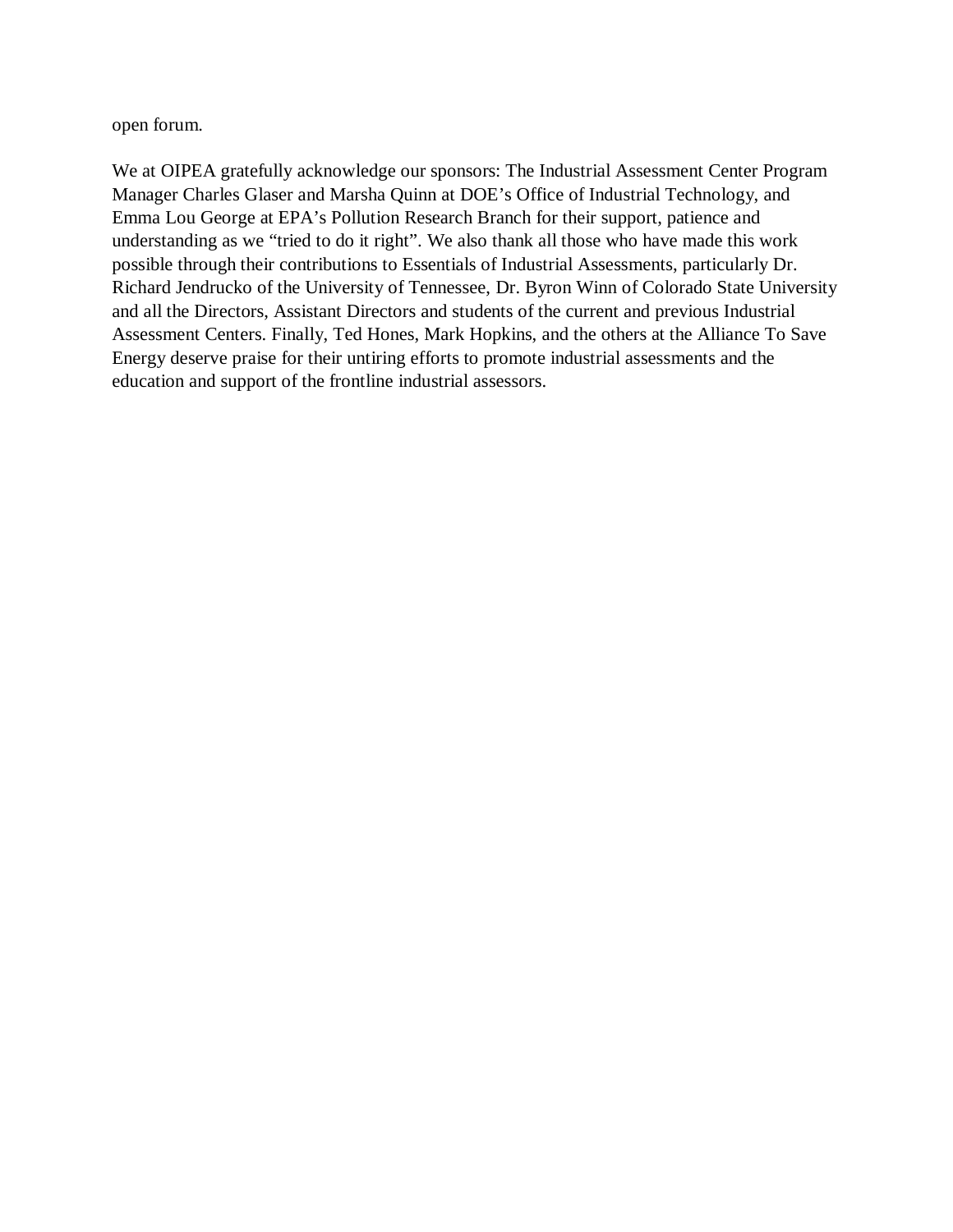## **Disclaimer**

The content of this manual is offered as guidance. Rutgers University and all technical sources referred to in this publication do not

(a) make any warranty or representation, expressed or implied, with respect to the accuracy, completeness, or usefulness of the information contained in this publication, or that the use of any information, apparatus, method, or process disclosed in this publication may not infringe on privately owned rights;

(b) assume any liabilities with respect to the use of, or for damages resulting from the use of, any information, apparatus, method or process disclosed in this publication. The information presented does not reflect official views or policy of the above-mentioned institutions. Mention of trade names or commercial products does not constitute endorsement or recommendation of use**.**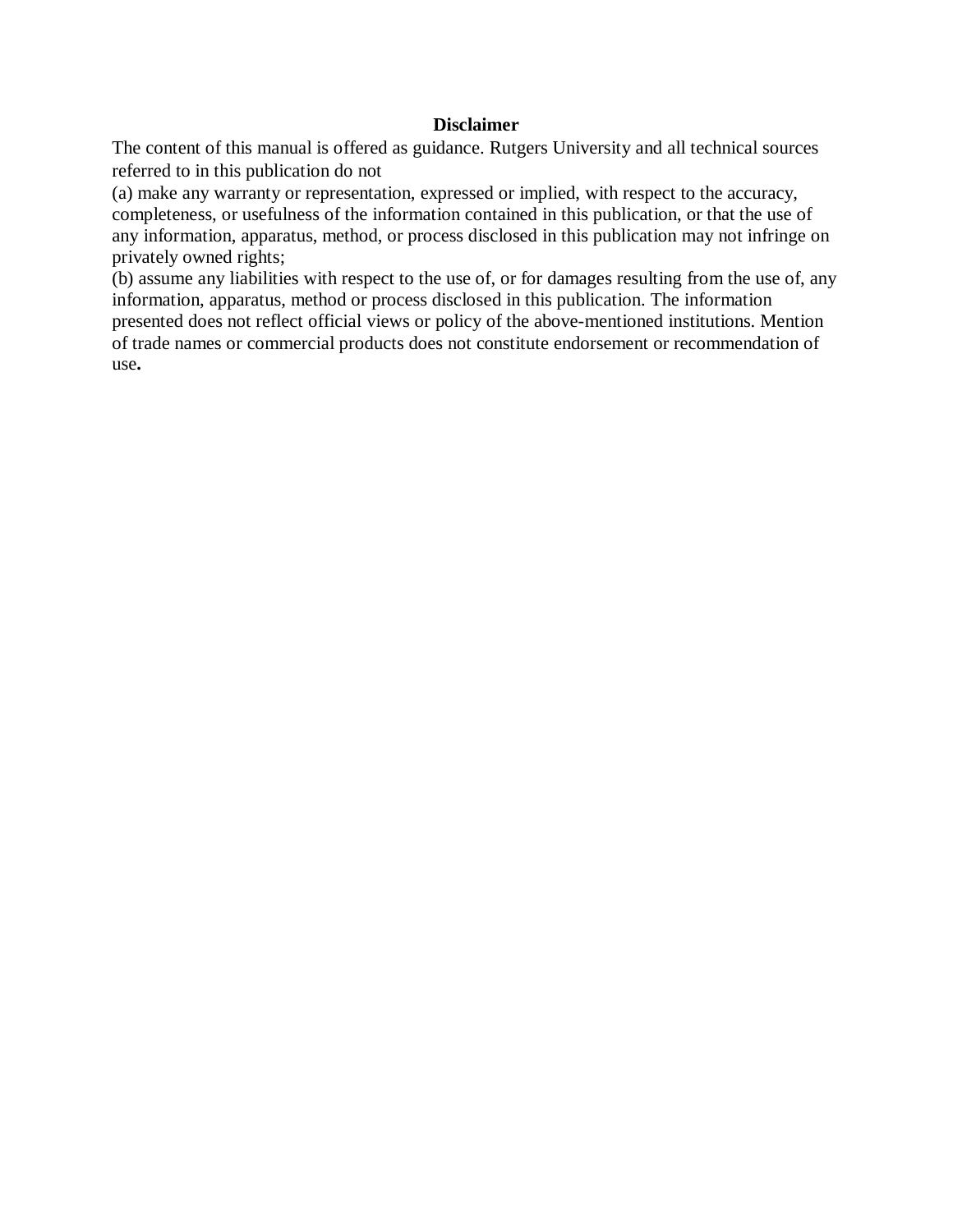| <b>Table of Contents</b> |                                                                                               |    |    |  |
|--------------------------|-----------------------------------------------------------------------------------------------|----|----|--|
|                          |                                                                                               |    |    |  |
|                          |                                                                                               |    |    |  |
| 1.1.1.                   |                                                                                               |    | 10 |  |
|                          |                                                                                               |    |    |  |
|                          |                                                                                               |    |    |  |
| 2.1.1.                   |                                                                                               |    | 19 |  |
| 2.1.2.                   | Techniques for Use of Information Obtained from Plant Survey                                  |    |    |  |
| 21                       |                                                                                               |    |    |  |
| 2.1.3.                   |                                                                                               |    |    |  |
| 2.1.4.                   |                                                                                               |    | 22 |  |
| 2.1.5.                   |                                                                                               |    |    |  |
| 2.1.6.                   |                                                                                               |    |    |  |
| 2.1.7.                   |                                                                                               |    |    |  |
| 2.1.8.                   |                                                                                               |    | 35 |  |
| 2.1.9.                   |                                                                                               |    |    |  |
|                          | 2.2. ENERGY AND WASTE INSTRUMENTATION FOR ASSESSMENTS  44                                     |    |    |  |
| 2.2.1.                   |                                                                                               | 45 |    |  |
| 2.2.2.                   |                                                                                               |    | 46 |  |
|                          | 3 EVALUATION OF ENERGY AND WASTE COSTS53                                                      |    |    |  |
|                          |                                                                                               |    |    |  |
| 3.1.1.                   |                                                                                               |    |    |  |
| 3.1.2.                   |                                                                                               |    | 55 |  |
| 3.1.3.                   |                                                                                               |    |    |  |
| 3.1.4.                   |                                                                                               |    |    |  |
| 3.1.5.                   |                                                                                               |    |    |  |
| 3.2.1.                   |                                                                                               |    | 67 |  |
| 3.2.2.                   |                                                                                               |    |    |  |
| 3.2.3.                   |                                                                                               |    | 69 |  |
| 3.2.4.                   |                                                                                               |    | 70 |  |
|                          | Comprehensive Simulated Assessment <b>Comprehensive Simulated Assessment</b>                  |    |    |  |
|                          |                                                                                               |    |    |  |
| 4.1.1.                   |                                                                                               | 79 |    |  |
| 4.1.2.                   |                                                                                               | 79 |    |  |
| 4.1.3.                   |                                                                                               |    |    |  |
| 4.1.4.                   |                                                                                               |    |    |  |
| 4.1.5.                   | Electrical Demand / Load Factor Improvement manufactured and Demand / Load Factor Improvement |    |    |  |
| 85                       |                                                                                               |    |    |  |
| 4.1.6.                   |                                                                                               | 89 |    |  |
| 4.1.7.                   |                                                                                               |    | 91 |  |
| 4.1.8.                   |                                                                                               |    | 92 |  |
| 4.1.9.                   |                                                                                               |    | 93 |  |
| 4.1.10.                  |                                                                                               | 93 |    |  |
|                          |                                                                                               |    |    |  |
| 4.2.1.                   |                                                                                               | 94 |    |  |
|                          |                                                                                               |    |    |  |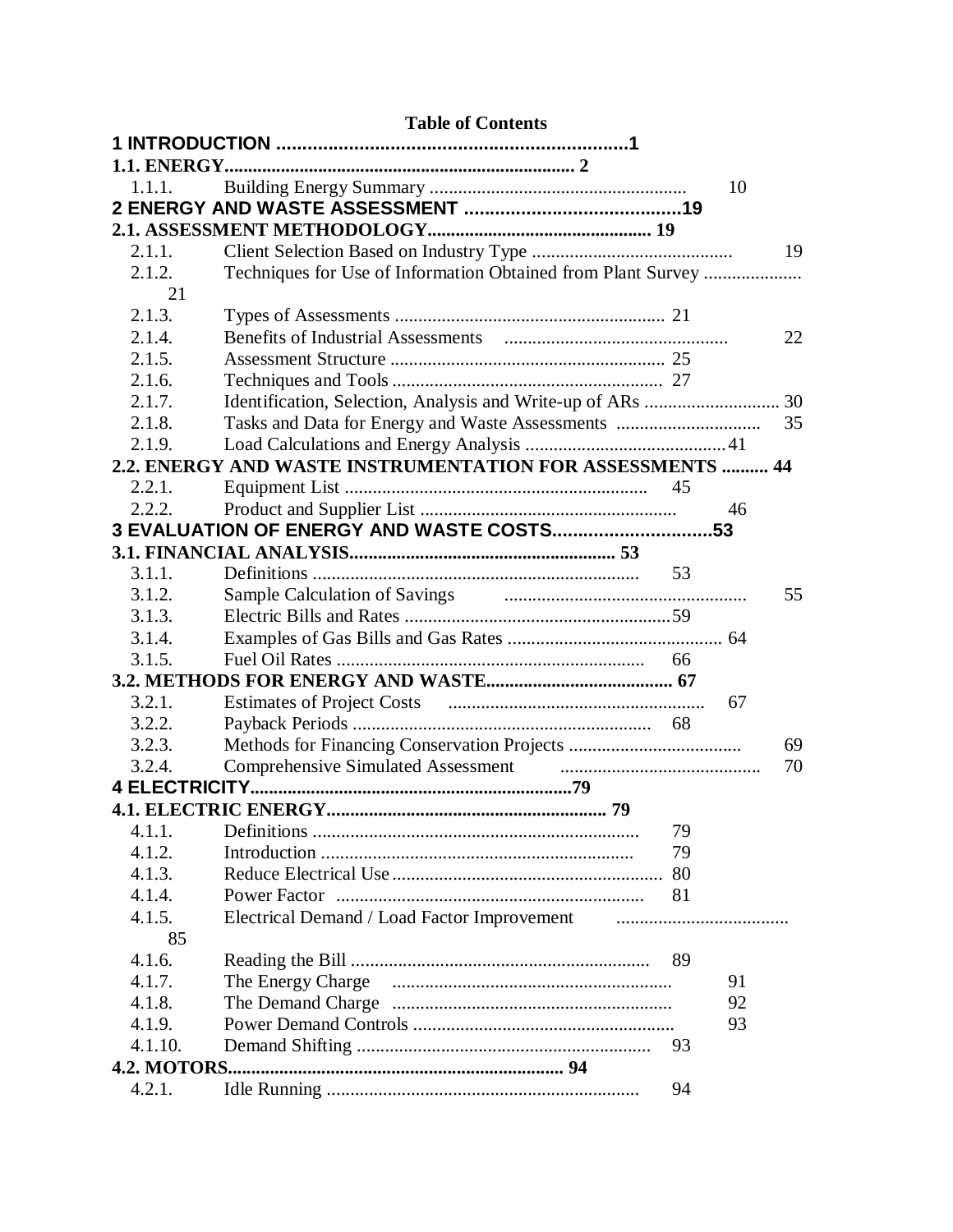| 4.2.2.                 | Efficiency at Low Load manufactured and the contract of the contract of the contract of the contract of the contract of the contract of the contract of the contract of the contract of the contract of the contract of the co      |     | 94  |  |
|------------------------|-------------------------------------------------------------------------------------------------------------------------------------------------------------------------------------------------------------------------------------|-----|-----|--|
| 4.2.3.                 | High-Efficiency Motors                                                                                                                                                                                                              |     | 97  |  |
| 4.2.4.                 |                                                                                                                                                                                                                                     |     | 100 |  |
| 4.2.5.                 |                                                                                                                                                                                                                                     | 104 |     |  |
| 4.2.6.                 |                                                                                                                                                                                                                                     | 104 |     |  |
| 4.2.7.                 |                                                                                                                                                                                                                                     | 105 |     |  |
| 4.2.8.                 |                                                                                                                                                                                                                                     | 106 |     |  |
| 4.2.9.                 |                                                                                                                                                                                                                                     |     |     |  |
|                        |                                                                                                                                                                                                                                     |     |     |  |
| 4.3.1.                 |                                                                                                                                                                                                                                     |     | 107 |  |
| 4.3.2.                 |                                                                                                                                                                                                                                     |     | 110 |  |
| 4.3.3.                 |                                                                                                                                                                                                                                     |     |     |  |
| 4.3.4.                 |                                                                                                                                                                                                                                     |     | 118 |  |
|                        |                                                                                                                                                                                                                                     |     |     |  |
|                        |                                                                                                                                                                                                                                     |     |     |  |
| 5.1.1.                 |                                                                                                                                                                                                                                     | 121 |     |  |
| 5.1.2.                 |                                                                                                                                                                                                                                     |     | 121 |  |
| 5.1.3.                 |                                                                                                                                                                                                                                     |     | 131 |  |
|                        |                                                                                                                                                                                                                                     |     |     |  |
| 5.2.1.                 |                                                                                                                                                                                                                                     |     | 141 |  |
| 5.2.2.                 |                                                                                                                                                                                                                                     |     |     |  |
|                        |                                                                                                                                                                                                                                     |     |     |  |
| 5.3.1.                 |                                                                                                                                                                                                                                     | 145 |     |  |
| 5.3.2.                 |                                                                                                                                                                                                                                     | 145 |     |  |
| 5.3.3.                 |                                                                                                                                                                                                                                     | 149 |     |  |
| 5.3.4. Radiant Heaters |                                                                                                                                                                                                                                     | 149 |     |  |
|                        |                                                                                                                                                                                                                                     |     |     |  |
| 5.4.1.                 | Burner Combustion Efficiency <b>Communication</b> Communication of the Communication of the Communication of the Communication of the Communication of the Communication of the Communication of the Communication of the Communica |     | 154 |  |
| 5.4.2.                 |                                                                                                                                                                                                                                     |     | 155 |  |
| 5.4.3.                 |                                                                                                                                                                                                                                     |     |     |  |
| 5.4.4.                 |                                                                                                                                                                                                                                     |     | 157 |  |
| 5.4.5.                 |                                                                                                                                                                                                                                     |     |     |  |
| 5.4.6.                 |                                                                                                                                                                                                                                     |     | 158 |  |
|                        |                                                                                                                                                                                                                                     |     |     |  |
| 5.5.1.                 |                                                                                                                                                                                                                                     |     | 159 |  |
| 5.5.2.                 |                                                                                                                                                                                                                                     |     |     |  |
| 5.5.3.                 |                                                                                                                                                                                                                                     |     | 163 |  |
| 5.5.4.                 |                                                                                                                                                                                                                                     |     | 165 |  |
|                        |                                                                                                                                                                                                                                     |     |     |  |
| 5.6.1.                 |                                                                                                                                                                                                                                     |     |     |  |
| 5.6.2.                 |                                                                                                                                                                                                                                     |     |     |  |
| 5.6.3.                 |                                                                                                                                                                                                                                     |     |     |  |
|                        |                                                                                                                                                                                                                                     |     |     |  |
|                        |                                                                                                                                                                                                                                     |     |     |  |
| 6.1.1.                 |                                                                                                                                                                                                                                     | 171 |     |  |
| 6.1.2.                 | Considerations for Installation Design <b>manufacturers</b> and the considerations for Installation Design                                                                                                                          |     | 179 |  |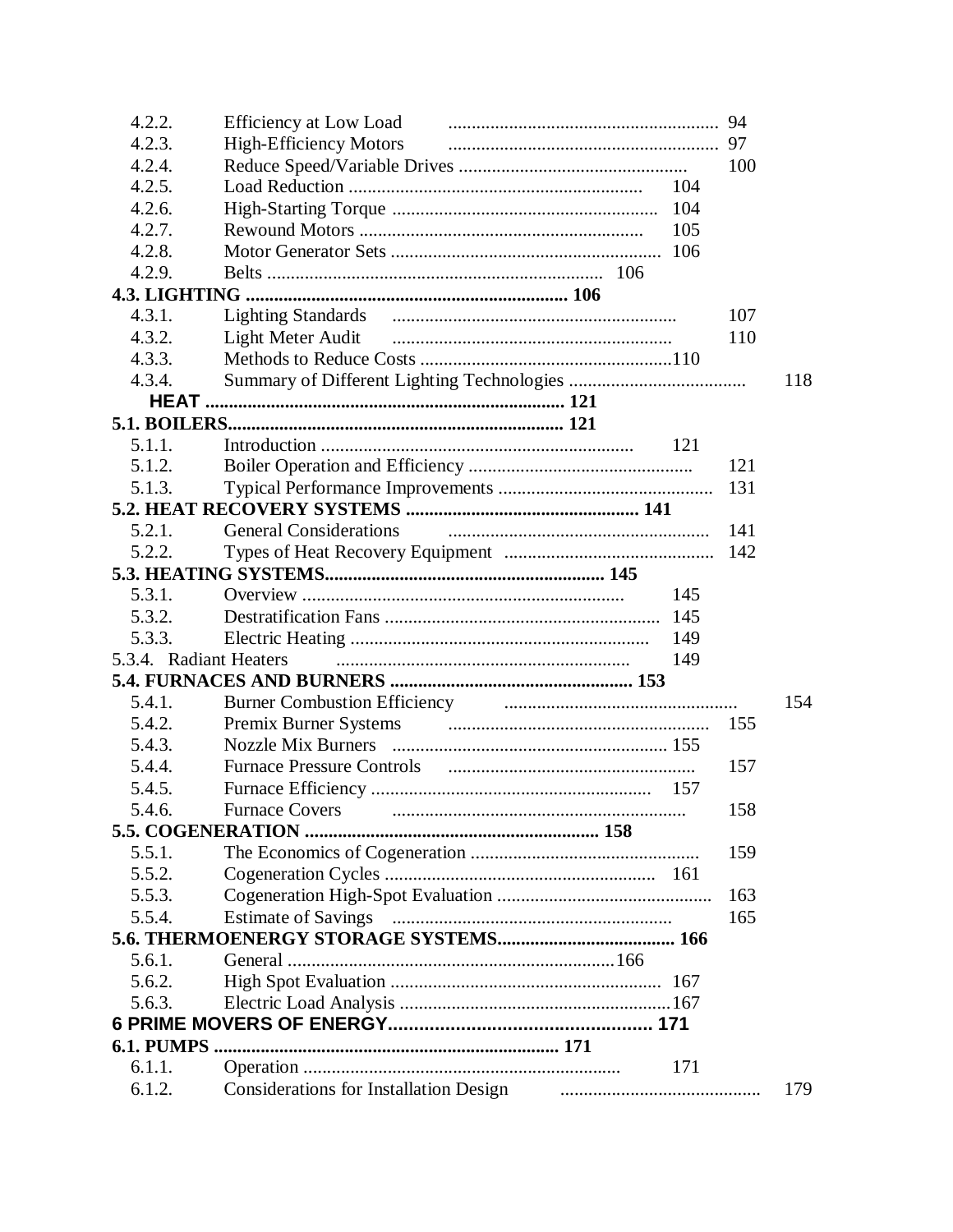| 6.2.1.             |                                               |     | 182 |     |
|--------------------|-----------------------------------------------|-----|-----|-----|
| 6.2.2.             | <b>Reduced Speed</b>                          |     | 182 |     |
| 6.2.3.             |                                               | 183 |     |     |
|                    |                                               |     |     |     |
| 6.3.1.             |                                               |     |     |     |
| 6.3.2.             |                                               |     | 184 |     |
| 6.3.3.             |                                               |     | 209 |     |
|                    |                                               |     |     |     |
|                    |                                               |     |     |     |
| 7.1.1.             |                                               | 211 |     |     |
| 7.1.2.             | <b>Cooling Towers</b>                         |     | 212 |     |
| 7.1.3.             |                                               |     | 217 |     |
|                    |                                               |     |     |     |
| 7.2.1.             |                                               | 222 |     |     |
|                    |                                               |     |     |     |
| 7.3.1.             |                                               |     | 226 |     |
| 7.3.2.             |                                               |     |     |     |
|                    |                                               |     |     |     |
| 7.4.1.             |                                               | 234 |     |     |
| 7.4.2.             |                                               |     | 234 |     |
| 7.4.3.             |                                               |     |     |     |
| 7.4.4.             |                                               |     |     |     |
| 7.4.5.             |                                               |     | 239 |     |
| 7.4.6.             |                                               |     | 241 |     |
|                    |                                               |     |     |     |
|                    |                                               |     |     |     |
| 8.1.1.             | Equipment                                     | 243 |     |     |
| 8.1.2.             |                                               | 247 |     |     |
| 8.1.3.             |                                               | 248 |     |     |
| 8.1.4.             |                                               | 249 |     |     |
| 8.1.5.             |                                               | 262 |     |     |
| 8.2. HVAC SYSTEMS. | 264                                           |     |     |     |
| 8.2.1.             |                                               |     | 264 |     |
| 8.2.2.             |                                               |     | 266 |     |
| 8.2.3.             | General Types of Building Heating and Cooling |     |     | 274 |
|                    |                                               |     |     |     |
| 8.3.1.             |                                               | 279 |     |     |
| 8.3.2.             |                                               |     |     |     |
| 8.3.3.             | <b>Balance Air Flows</b>                      |     | 282 |     |
| 8.3.4.             |                                               |     | 285 |     |
| 9 WASTE.           |                                               |     |     |     |
|                    |                                               |     |     |     |
| 9.1.1.             |                                               |     |     |     |
| 9.1.2.             |                                               |     |     | 290 |
|                    |                                               |     |     |     |